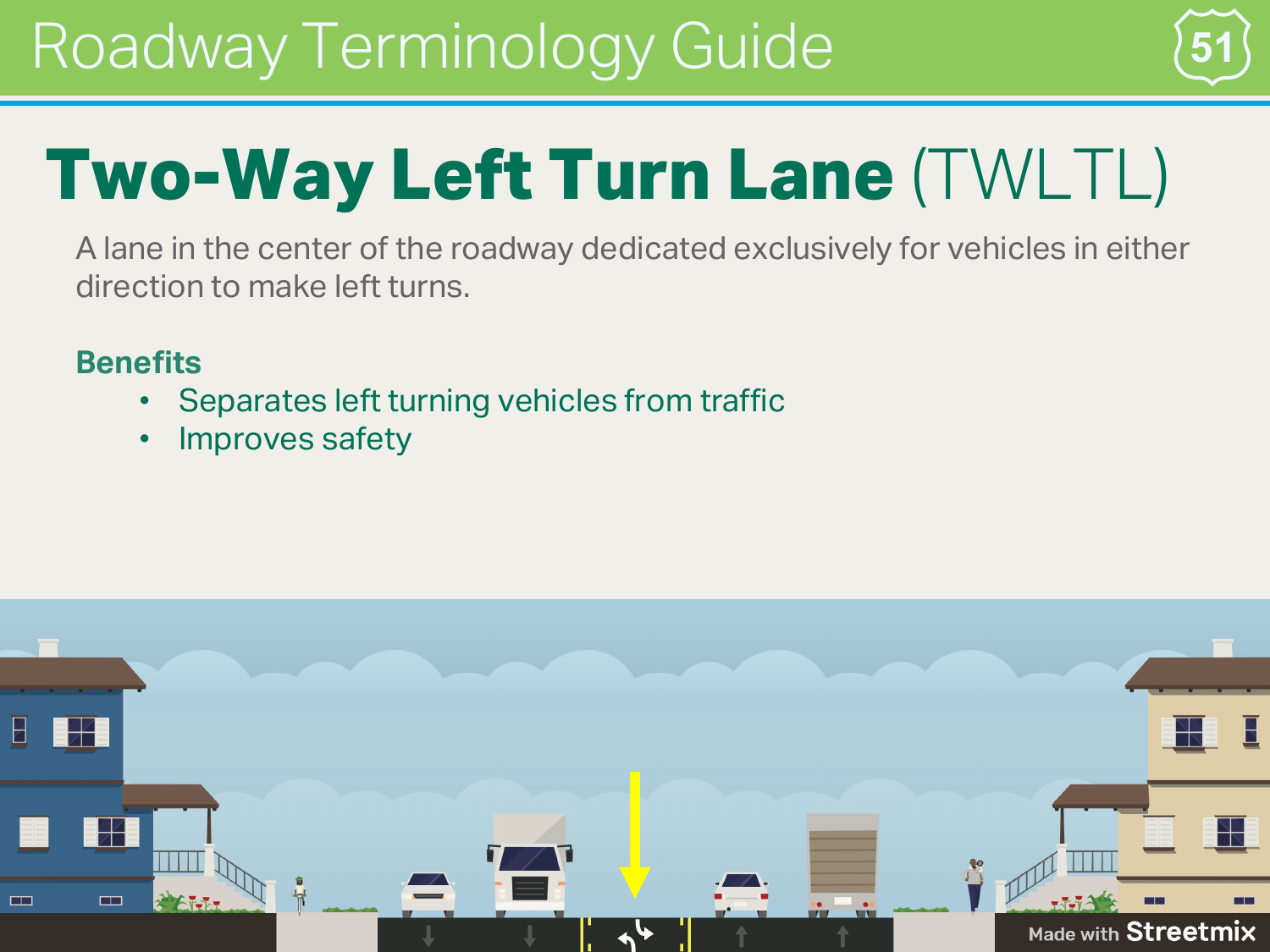# **Median**

The portion of the roadway separating opposing directions of travel. Medians may be depressed, raised, or flush.

- Refuge for pedestrians
- Improves safety
- Manages stormwater
- Snow storage

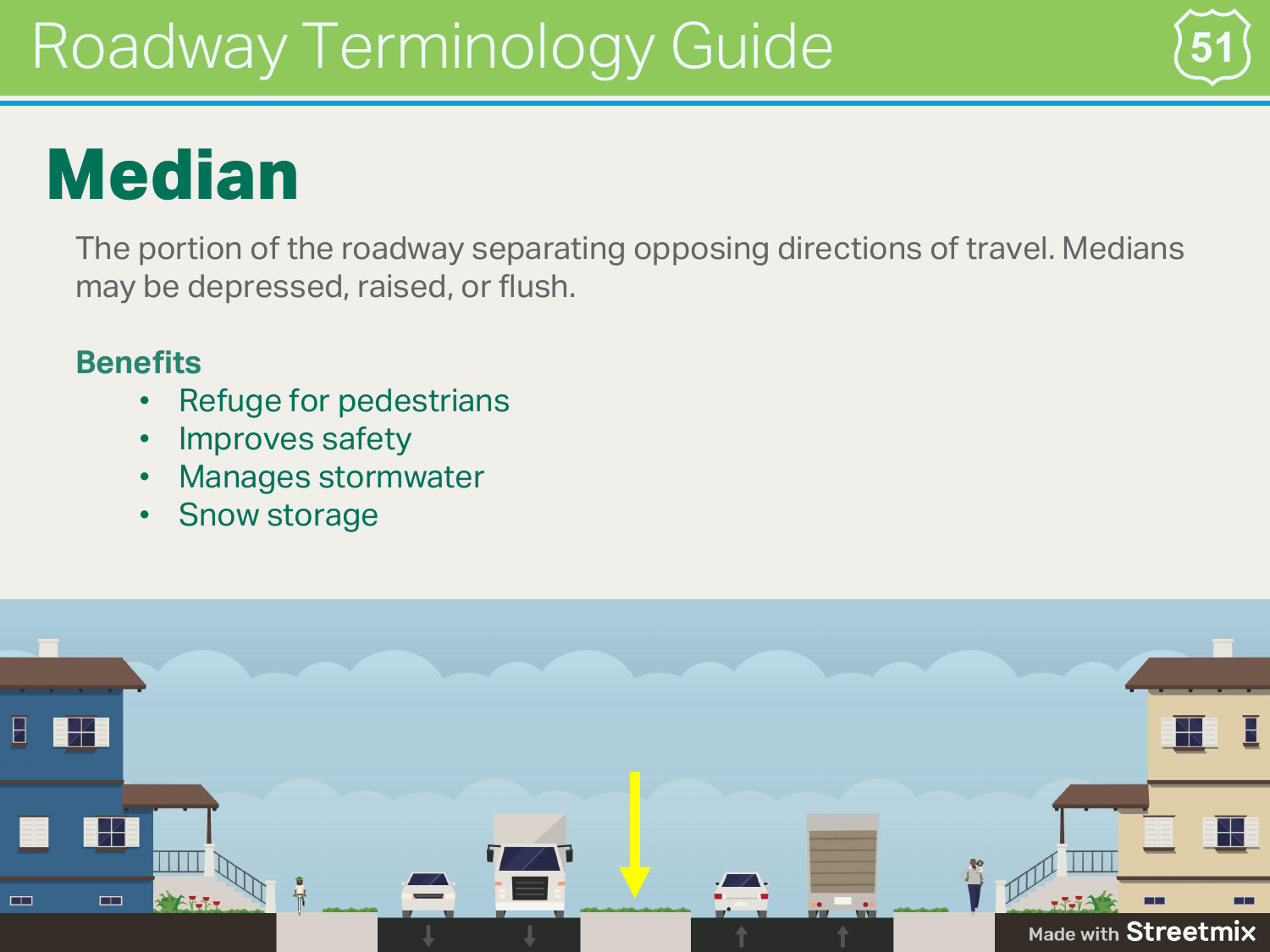

### **Travel Lanes**

Area provided for vehicles to travel.

#### **Lane Width**

• Typically ranges from 10' to 12'

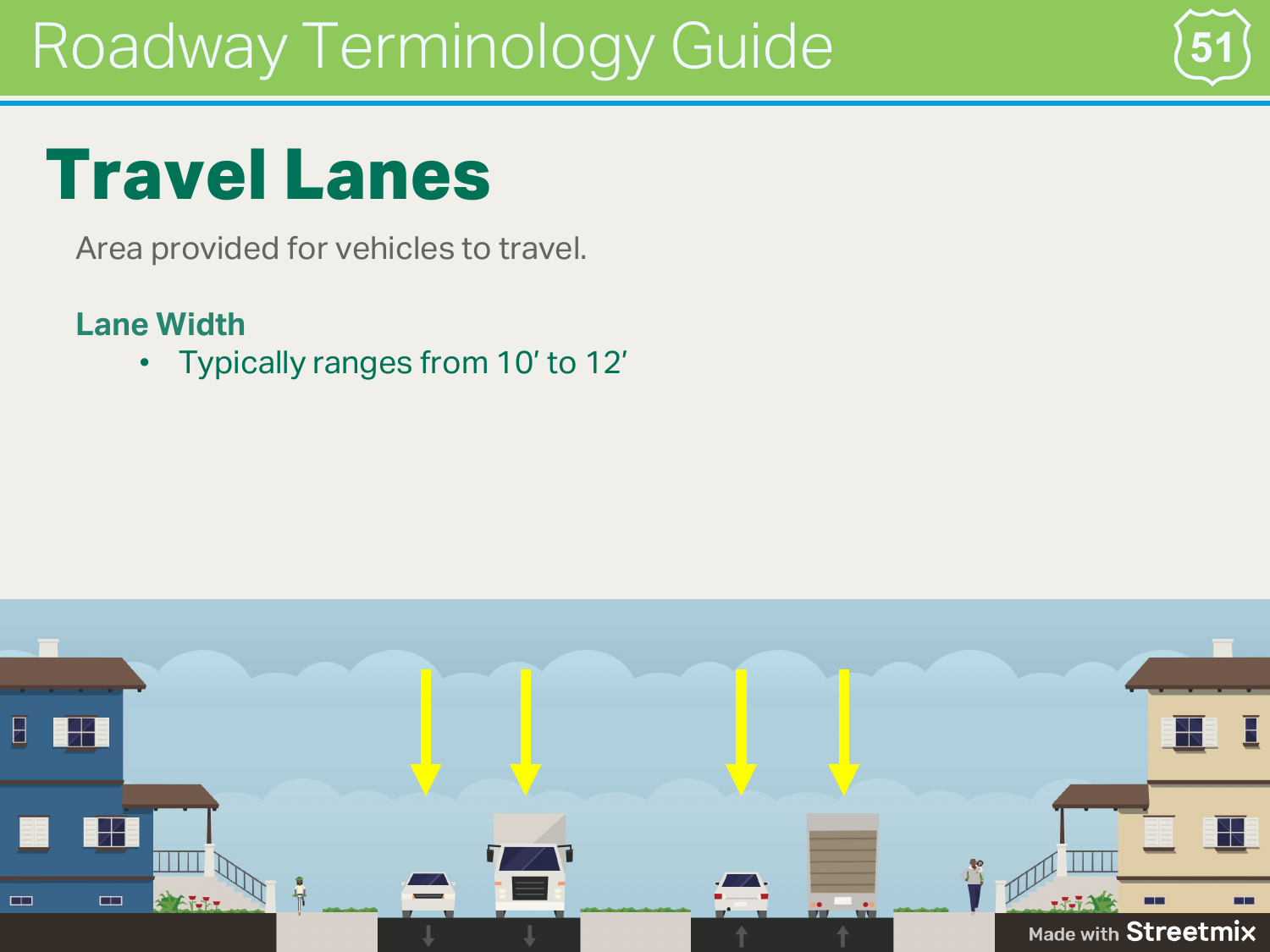#### **Terrace**

Area between the curb and sidewalk. Most commonly consists of grass, concrete, or other vegetation.

- Place to put utilities
- Buffers sidewalk from traffic
- Snow storage
- Stormwater management

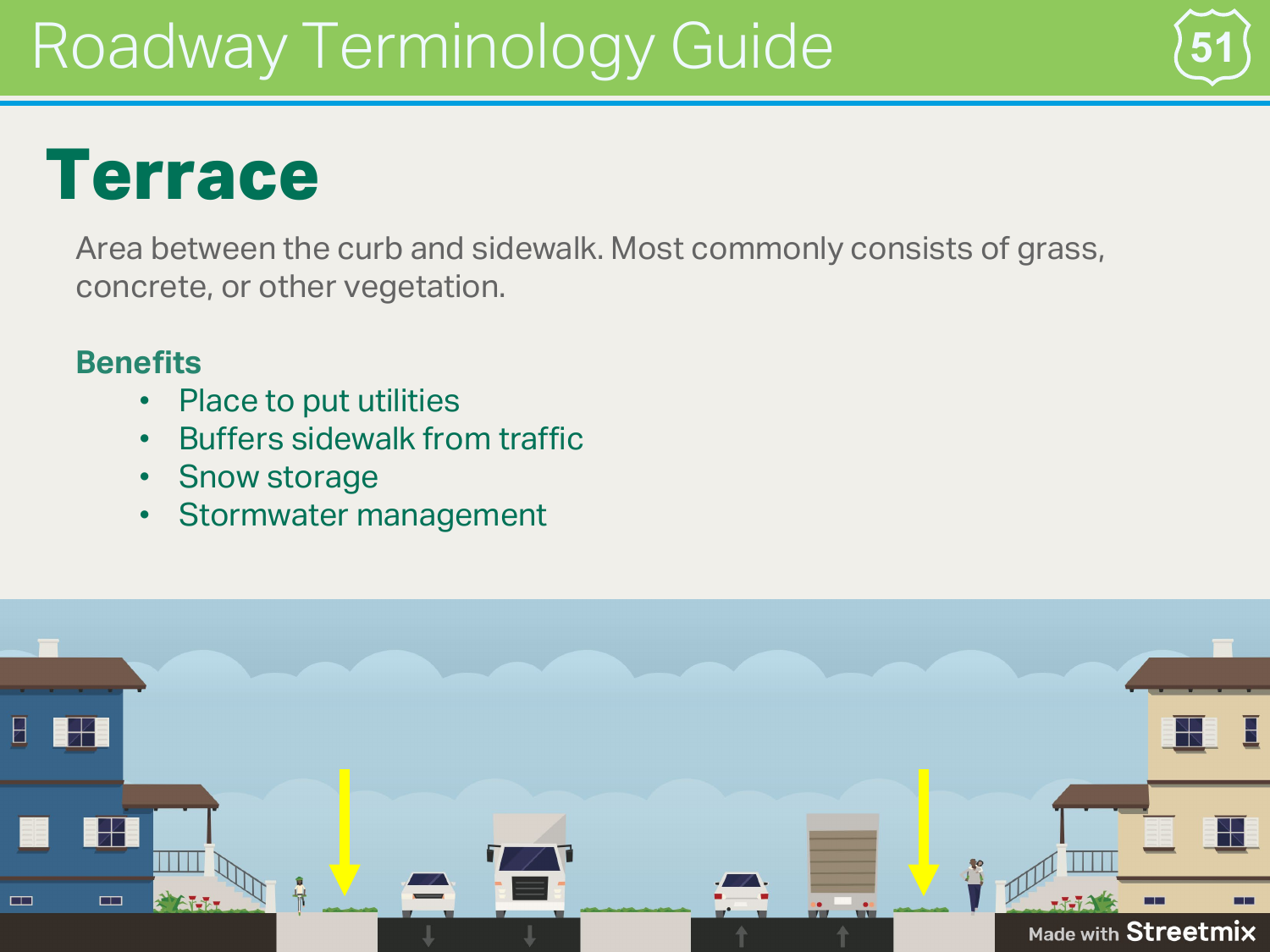

# **Sidewalk**

A paved path for pedestrians adjacent to the road.

#### **Sidewalk Width**

• 5' width is typical

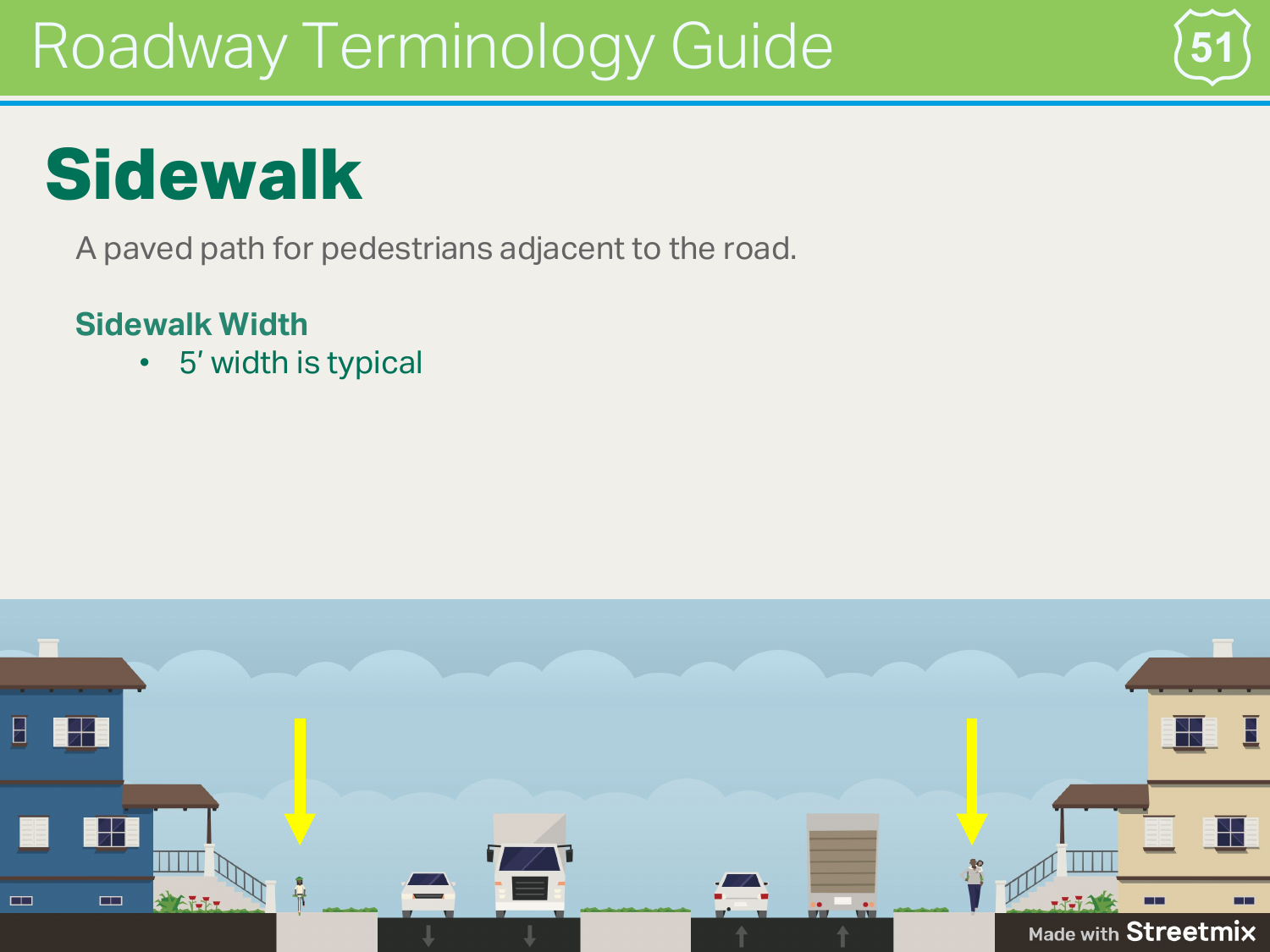

## **Bike Lane**

A portion of the roadway that has been designated by striping, signage, and pavement markings for the preferential or exclusive use of bicyclists.

#### **Bike Lane Width**

• 5' width is typical